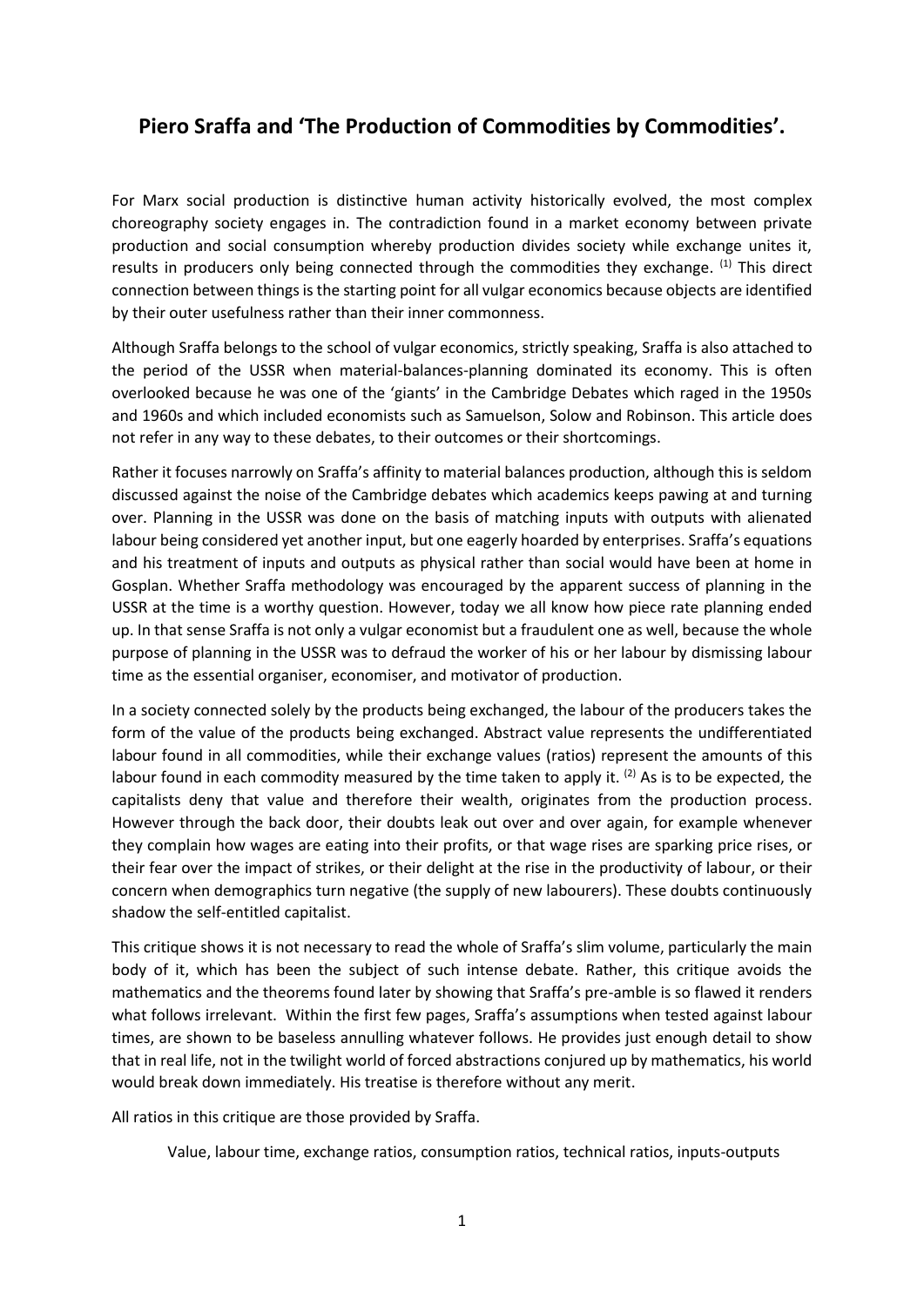## **The pamphlet itself. Chapter 1.**

Sraffa begins his pamphlet by leading us down that winding rural path trodden by so many economists towards a hypothetical and simple economy where only wheat and iron tools are produced at first. The tools are necessary to farm and the reward for both the farmers and forgers are wheat. (For simplicity we will measure output on both sides in tons rather than quarters for wheat.) Sraffa proposes an exchange relationship of 10 parts wheat to 1 part farming tools(iron). He does not explain how these balances are arrived at, but he must assume that in order to produce 400 tons of wheat 20 tons of iron in the form of tools are needed with 12 consumed in producing wheat itself (exchanged) and 8 in producing the iron tools themselves.

Immediately we encounter a problem. It is just as likely that wheat is consumed producing wheat as iron is consumed producing iron. We think of the seed crop. If all the wheat is consumed, there would be no crop the following year and Sraffa would have had to abandon his example. To assist Sraffa we can assume that 40 tons of seed crop has been brought forward from the previous year and 40 tons will be carried forward to the next year leaving a net crop of 400 tons. (Traditionally 2 bushels of seeds produced about 20 bushels of wheat per acre. Thus unlike Sraffa's convenient numbers, these are authentic historical numbers.)<sup>(3)</sup> Here is the first evidence of sloppiness on the part of Sraffa although it conforms to his logic that outputs consume inputs without any residual products.

We further assume that this 400 tons of wheat are needed to nourish the forgers and farmers (including their families) each year. Of this 400 tons of wheat, it appears that 280 tons are consumed by the farmers and 120 tons are consumed by the forgers due to the fact that the forgers provide 12 tons of iron tools to the farmers and receive back 120 'quarters' of wheat according to Sraffa

Immediately our attention is drawn to the fact that forgers and farmers do not share the same level of productivity. In his first table Sraffa gives a technical ratio of 10 tons of wheat to 1 ton of tools (we shall avoid quant quarters). As a result, the output of both industries can be measured by means of wheat which is the purpose of this production. Here will assume 440 tons of wheat as output and 20 tons of iron tools as output. Thus in terms of the expenditure of labour, the farmers produce 440 tons of wheat while the forgers produce 200 tons of wheat-equivalent making up a hypothetical 640 tons of wheat based on Sraffa's ratios. The social product of this community is therefore equivalent to 640 tons of wheat.

It follows that the production of wheat measured by labour time should also be in the order of 69% vs 31% or 440/640 vs 200/640. <sup>(4)</sup> This works out at 276 tons for the farmers vs 124 for the forgers. Not the figure given by the exchange of 12 tons of iron which would result in a ratio of 280 tons for the farmers and 120 for the forgers. In this case the forgers would be underpaid by 4 tons of wheat because some of the labour which went into producing the iron which produced the iron, equal to 8 tons, has gone 'unpaid'. (differences due to rounding up.) In terms of embodied labour time, the 12 tons of iron being exchanged would equal 124 of wheat not 120 of wheat. The 8 tons used up like the 40 tons of seed used up cannot be disregarded, because both represent labour expended. But this is exactly what Sraffa ignores, suggesting it is sufficient to map out the physical quantities being exchanged thereby denying these products have value to their producers. This is arrogantly antiworking class.

Now if we assume the biological necessity that each labourer requires 1/4 ton of wheat each year equivalent to 1 million calories, it follows that 400 tons of wheat can feed 1600 members of this community though the proportion of labourers cannot be determined. We will assume half are labourers at any time the rest family members. These labourers are divided between the two spheres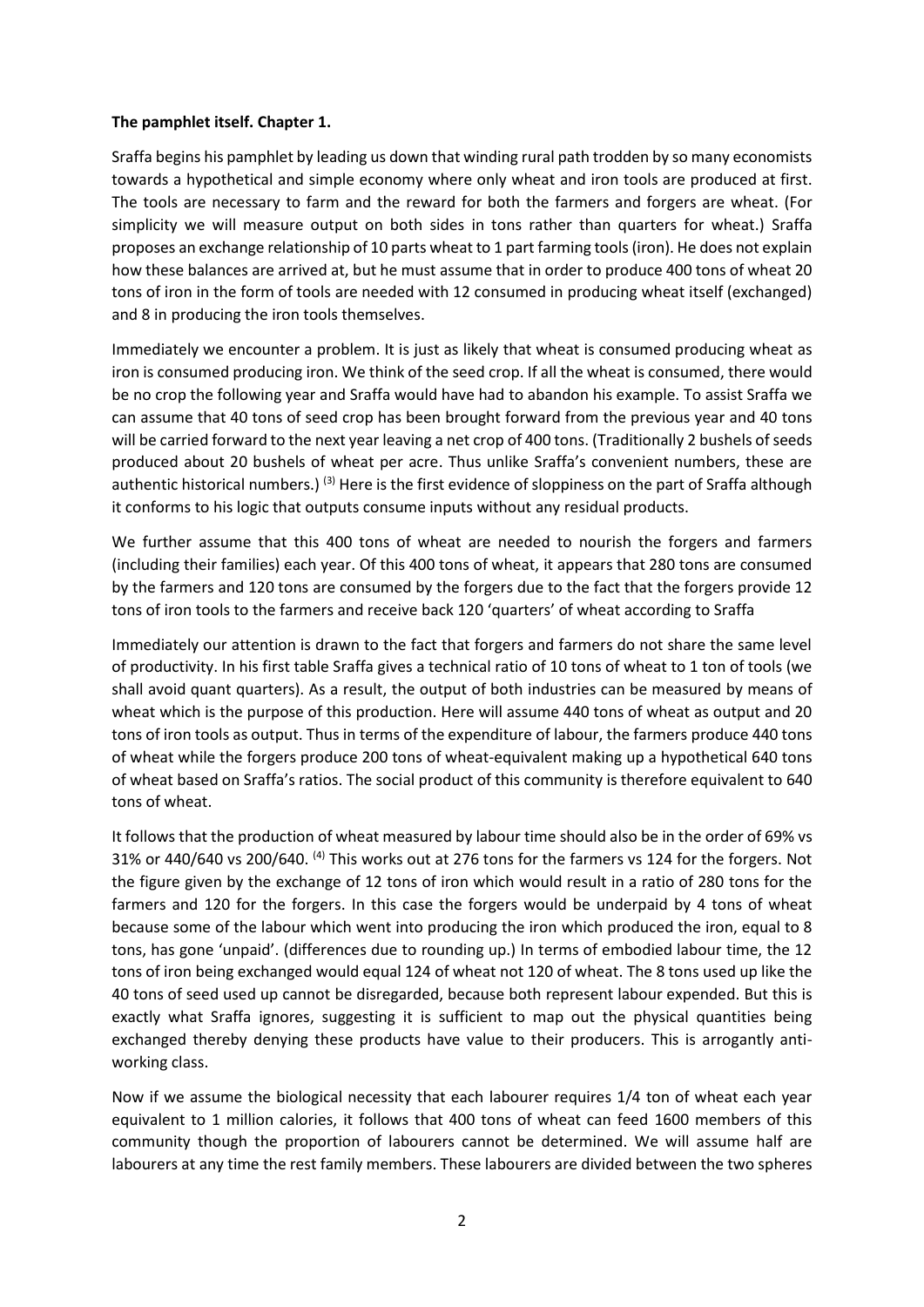so that 70% are farmers and 30% are forgers (Sraffa's ratios). Therefore, prior to exchange, 560 farmers (70%) produce 440 tons of wheat or 0.79 tons each, whereas 240 (30%) forgers produce iron equal to 200 tons of wheat equivalent or 0.83 tons per worker. This output being different to the output exchanged. The weighted average for all production therefore is 0.8 ton per worker which means the farmers' productivity is below average and the forgers' productivity is above average. (If the forgers' output is instead measured by exchange, 120 versus 200, then the forger's productivity would fall to 0.5 tons dragging down the weighted average to 0.65 tons per worker. No longer would they be considered more productive, but it would be an error to adopt that view.)

Before proceeding it is important to recognise why Sraffa designated 70% of the community to be farmers leaving 30% to be forgers. This conforms to the exchange of iron amounting to 12 tons, or 120 wheat divided by 400 wheat = 30%. If the division of the 20 tons of iron into used-up tools and exchanged tools, was 10 tons + 10 tons, then the ratio he would have adopted would have been 75% farmers and 25% forgers. In other words Sraffa is shifting the producers around according to the shift in iron between the two types of producers. This is a self-serving assumption.

We could therefore conclude that Sraffa is implying value arises only in exchange rather than production itself, otherwise the community would not accept these divisions. And this is borne out by his consumption figures. Using Sraffian proportions of 70:30, after exchanging 280 for 120, each farmer's family consumes ½ ton or 1000 lbs (560 families consume 280 tons) of wheat while each forger's family also consumes ½ ton (240 consume 120 tons).

And yet if we turn away from these exchange ratios and examine embodied value, recognising that value arises in production rather than exchange, it turns out that in terms of productivity, the farmers are being overpaid and the forgers underpaid. Earlier we saw that the productivity of a forger was 5% higher than a farmer (0.79 tons of wheat per farmer vs 0.83 tons per forger) That being so, each farmer should only be entitled to consume 975 lb of wheat not 1000 lb and each forger 1025 lbs based on embodied value when measured by labour time (relative productivity).

Embodied labour time would suggest a 69%:31% split not a 70%:30% split. Therefore a relationship, unbeknown to Sraffa, of exploitation exists. The farmers are indirectly exploiting the forgers because some of the forgers' labour is going unpaid, at least in terms of wheat. Accordingly, there would be a movement of labourers from the forge to the farm unless the ratios of wheat consumed between the two sectors change. Were that to be the case, the farmers would have to give up some of their wheat. As a result, the farmers would grow thin as they would now be consuming less wheat than the ½ ton p.a. needed to sustain them while the forgers would grow fat.

So even when only two products are treated as things rather than as products of labour whose exchange value should be governed by labour time, we see what foolish conclusions can be drawn. The fact is this. The technical relationship between objects, in this case the requirement for twenty tons of iron tools to produce 440 tons of wheat tells us nothing about the distribution of labour time between these two sectors, and it is done purposefully, for the intention of this pamphlet is to remove and replace abstract value from and in the world of commodity production.

There is only one condition that could sustain Sraffa's example and that is the absence of a division of labour. The population of workers are not divided between forgers and farmers. In Spring and summer they are farmers, and out of season, they are forgers. The same labour alternates between farming and forging voiding any consideration as to differences in productivity. But this could not be allowed because in this case there is no exchange relation between these two spheres of production merely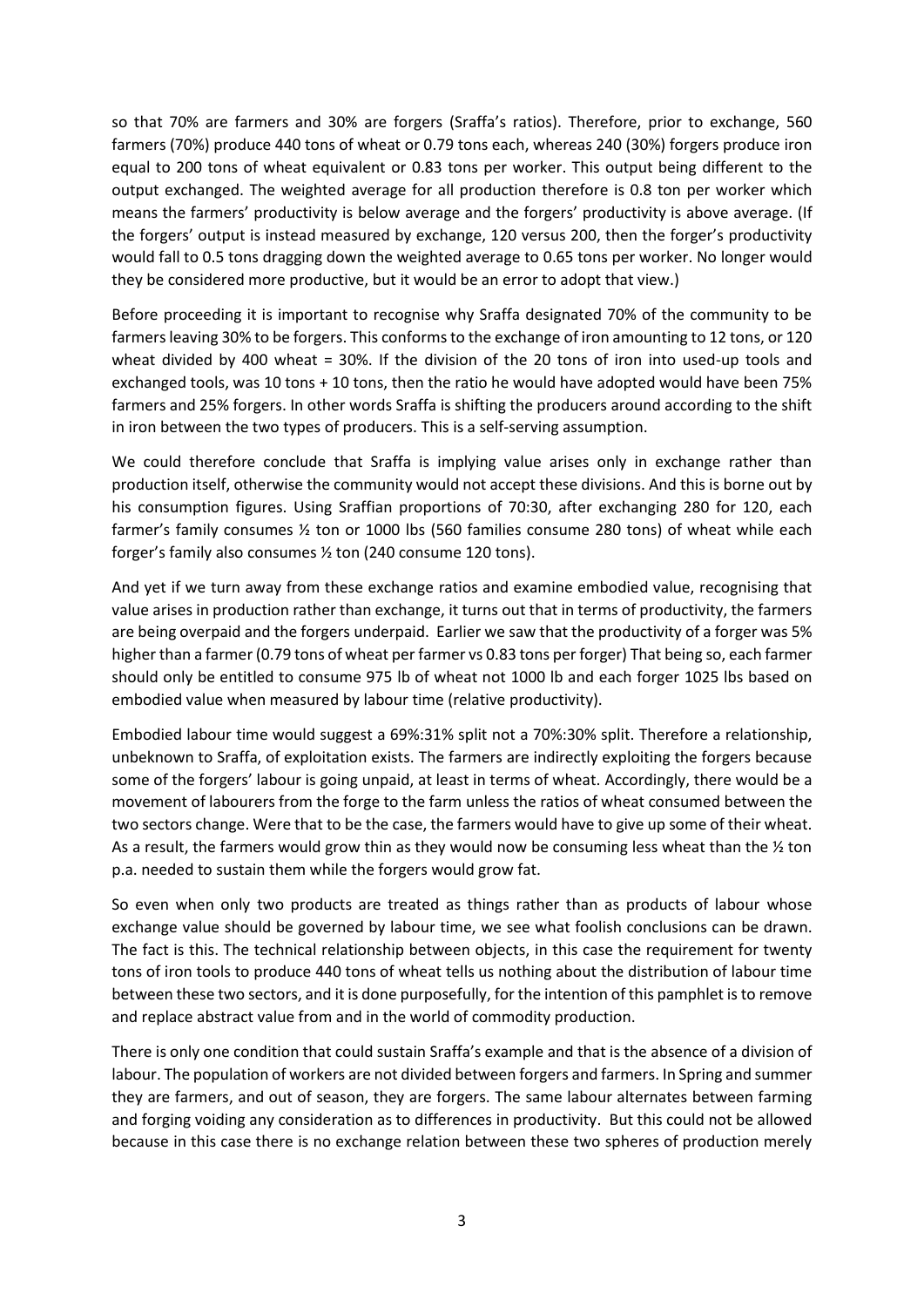the alternation of labour. In any case Sraffa describes the market following the harvest where the exchange between wheat and tools takes place annually.

His second example, where he introduces pigs, makes even less sense in the real world when viewed from the vantage of labour time. (Henceforth we will dispense with seed crops, consumed iron, and pig infant mortality.) Yes, the population does not have to consume so much wheat when they can add pork to it, so that the individual consumption of wheat declines. Looking more closely Sraffa states that 5 units of wheat = 1 pig and as there are now 60 pigs, this is equal to 300 units of wheat. With 450 units of wheat now being produced that adds up to 750 units of wheat compared to just 400 in the earlier example. Does this mean there are now 1500 members of the community compared to the 800 before, or has their standard of living gone up by the inclusion of pork? In other words, we could be talking of a total labour force of anything up to 750. We are clueless. But we must assume that because the conditions are held constant that there is an increase in labourers.

It gets even more confusing. Take the production of iron. Before 120 units of wheat allowed 20 tons of iron to be produced, including the 8 tons consumed internally. Now an equivalent of 150 units of wheat (90 tons of wheat plus 12 pigs) yields only 21 tons of iron. In other words, an 25% increase in input yields only a 5% increase in output, not very efficient. So here we may have a reduction in productivity. Or perhaps we could have the same number of workers who now produce 5% more iron but go on to enjoy 25% more calories. We don't know either way.

In the production of iron, iron is consumed (tools and forges for example wear out). But now it takes 2 tons less consumed iron to produce 1 ton more iron, ensuring iron is being produced more efficiently in terms of iron. (6 tons down from 8 tons producing 21 tons up from 20 tons). So either the pork fat has gone to the brains of the forgers allowing them to think up better ways of producing tools or perhaps they are using some of this pork fat to lubricate their tools so reducing friction and therefore wasted iron. We are clueless. Whatever the case it is not logical. All we know from the physical world laid out by Sraffa, is that more calories but less iron was consumed producing the new iron. However if we assume a certain calorific consumption per head, then clearly we could work out changes to the aliquot share of labour time.

It gets worse. Total personal consumption is now 450 tons of wheat and 60 pigs annually (ignoring the 21 tons of iron). If we adjust using Sraffa's own proportions of 5 tons of wheat to 1 pig, as previously stated we arrive at the equivalent of 750 tons of wheat equivalent entering into consumption compared to 960 tons of wheat equivalent produced when we reintroduce the iron used up. We could also surmise that pork is substituted for wheat in fixed proportions except that it is not. If we compare the forgers to the farmers, they consume relatively more pork than the farmers. Does this imply they have a higher status than mere farmers? Not really because the biggest consumers of pork are the pig farmers themselves.

The only conclusion to be drawn is this. Since the introduction of pork, and therefore the possibility of triangulation, it can clearly be seen that 'wages' measured by wheat consumption are not proportionate, something we could not discern with only two products. Wages so to speak, measured in wheat equivalents based on exchange ratios set by Sraffa: 10 tons wheat = 1 ton iron = 2 pigs, in turn translates into wheat equivalents 450 wheat + 210 wheat (iron) + 300 wheat (pigs) = 960. In the table below, columns (2), (3) & (4) are the consumption figures, while column 5 is the production figures for each group of producer. Column (6) is the ratio of consumption to production in terms of wheat.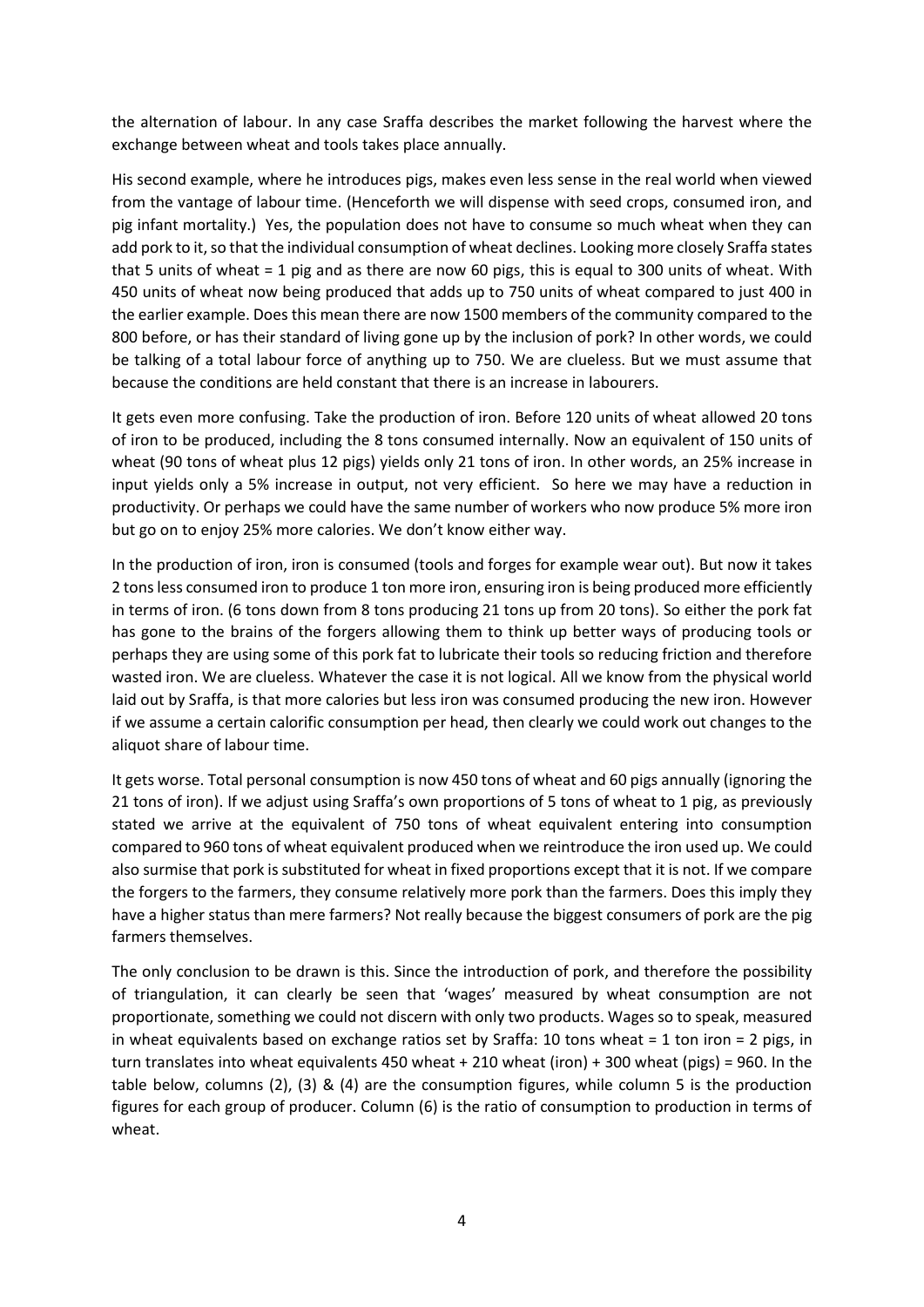| Table 1. Productivity vs Consumption. |  |
|---------------------------------------|--|
|---------------------------------------|--|

| <b>PRODUCER</b> | <b>WHEAT</b> | PIGS (wheat equivalent) | <b>Total consumed</b> | Produced | <b>RATIO (4)/(5)</b> |
|-----------------|--------------|-------------------------|-----------------------|----------|----------------------|
|                 | (2)          | (3)                     | (4)                   | (5)      | (6)                  |
| Farmer          | 240          | $+90$                   | $= 330$               | 450      | 330/450=73%          |
| Forger          | 90           | $+60$                   | $=150$                | 210      | 150/210=71%          |
| Pig farmer      | 120          | $+150$                  | $= 270$               | 300      | 270/300=90%          |
| <b>TOTAL</b>    | 450          | +300                    | $=750$                | 960      | 750/960=78%          |

It is clear there are new wage differentials. The new labour aristocracy are the pig farmers who consume 90% of their output compared to around 70% for the rest. What we have here is a wage differential based on differential consumption of pigs. If we assume that pigs exchange for wheat in proportions needed for sustenance, so that each labourer ingests sufficient calories, and we assume the population is now up to 1500, then clearly the pig farmers would be over nourished and everyone else undernourished. The production of commodities by commodities over the heads of the producers would end up causing severe damage to parts of this primitive community. But never mind how the maths works out, what would happen instead is that the wheat farmers and the tool makers would all become pig farmers rendering the maths irrelevant.

## **Chapter 2 and the introduction of a surplus.**

Next we turn to Chapter ii, which includes for the first time a surplus. Let us give Sraffa the benefit of the doubt. Let us assume the surplus is not the result of magic but an exceptional year for agriculture just as in the case of the USA in 2014, when the sun shone, the rain fell, and the wind was subdued. All ideal growing conditions. As a result, the output of wheat using the same inputs increased from 400 tons to 575 (Sraffa's figures). So far so good. The result was a surplus of 175 tons of wheat which in turn was exchanged for only 15 tons of tools and not 20 tons. In other words, measured by iron wheat has depreciated, whereas measured by wheat, iron had appreciated. This is the only condition that allows for some of the additional wheat to find itself being redistributed back to the forgers to allow both to share in the good fortune of nature. This alteration in exchange rates allows each sphere to show a surplus which results in a rate of profit of 25% in both.

The rate of profit however is irrelevant because we are not dealing with classes. This is and remains a society based on labourers whose only concern would be an alteration in exchange rates in order to retain the tradition or convention where output is exchanged for output. The farmers could very well keep the extra wheat for themselves, though this is likely to result in the forger's pounding ploughshares into swords. There is no such thing as examples outside history.

The real issue though is whether this surplus is consumed productively or unproductively. If the community decides to exchange it with adjacent communities for wine against pork or wheat, then undoubtedly their evenings would be improved (kebabs, wine and bread as opposed to bread yet again) but the conditions of production, their daytime jobs, would be unaltered.

Now consider the alternative if the surplus is invested. The wheat is converted into more labour time through the hiring of labourers. We now have the emergence of employers and classes. As a result, there will be a proportionate increase in iron and wheat the following year. Now here is the rub. Let us assume that next year the freakishly good weather reverts back to normal. Now it may be the case that maintaining the production of 575 tons of wheat depends on the expenditure of additional labour time not favourable weather. There is thus a reduction in productivity. The rise in the number of mouths to feed now extinguishes the surplus.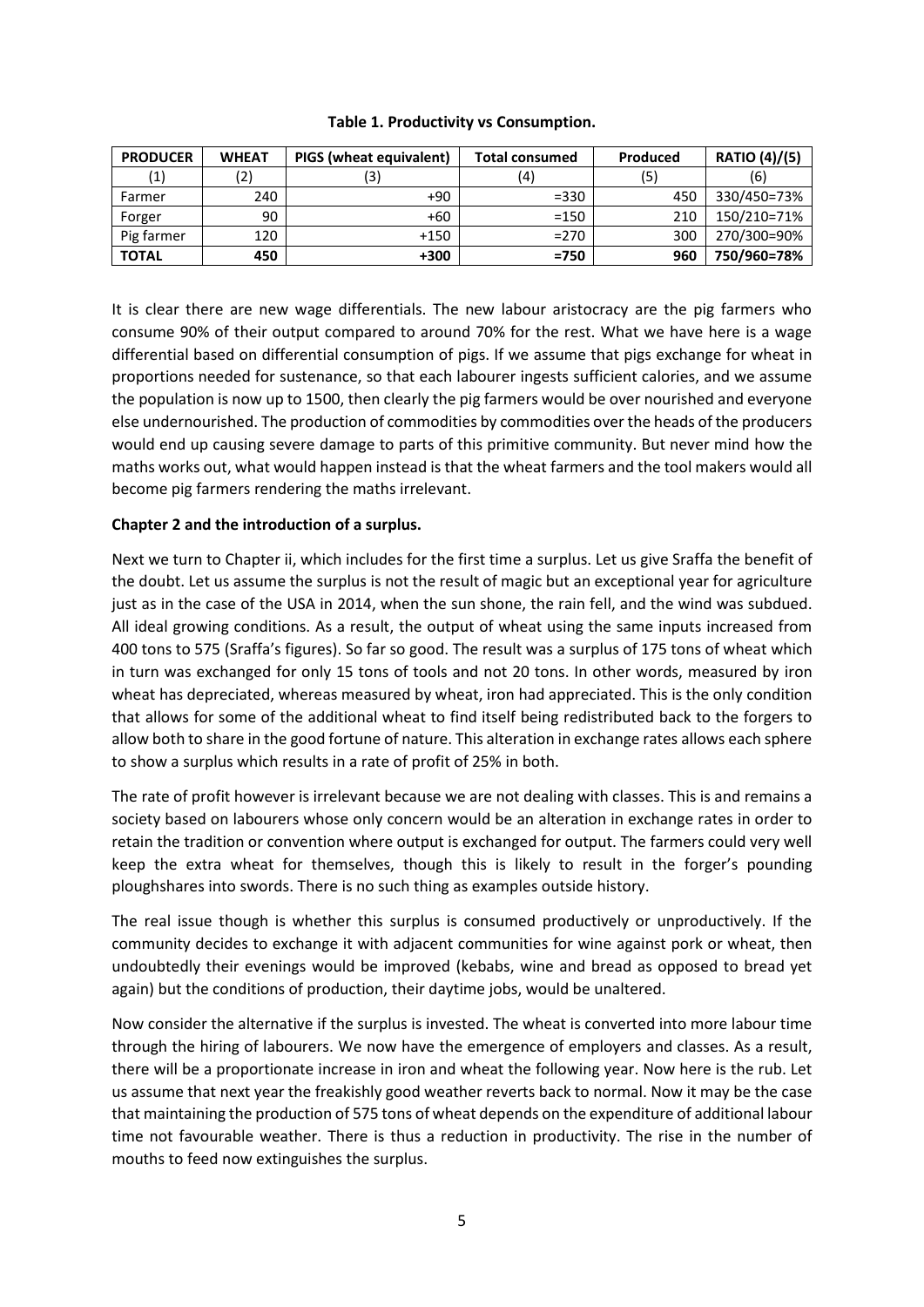The point that is being made is that Sraffa cannot simply conjure up 175 tons of extra wheat without accounting for its increase. On the one hand its increase is due to freakishly good weather, on the other hand its increase is due to more labourers: on the one hand 575 tons of wheat yielded a surplus and on the other it yielded no surplus. But mark, 575 tons of wheat = 575 tons of wheat but the old social conditions do not equal the new conditions. It is likely the new labourers would be sent packing, for while they require supervision, they no longer produce surplus labour because the production of wheat has fallen from 575 tons. As a result, should the weather revert back to normal, it is likely that the production of wheat will revert back to 400 tons the following year and we would be back to square one.

So we can see figures that have no attachment to reality, are just that, figures, and the fact they can be balanced and accounted for, does not render them anything other than figures. In Sraffa's world, we do not have productive labour but productive figures. What Sraffa is engaged in is a forced abstraction. A forced abstraction means a detachment from the reality it is trying to describe. 575 tons can describe better weather or more labourers, a surplus or no surplus.

A real abstraction on the other hand is a simplification of existing reality be it social or natural. Marx's abstract labour is a real abstraction anchored in pre-existing social conditions. When the community divided between forgers and farmers, they would have done so on the basis of both the technical requirements required to produce wheat, a trial-and-error process, as well as measuring their respective expenditures of labour time. On the basis that it required 20 tons of iron to produce 440 tons of wheat, and recognising the production of iron took proportionately more time, it is likely the farmers would have helped out around the furnaces alongside the forgers for part of the time.

We saw in our first example of the forger and the farmer that the technical relationship between iron production and wheat production imagined by Sraffa, would have yielded unequal amounts of labour being exchanged and influenced disproportionate consumption. Hence the exchange relationship between wheat and iron in fact should have been adjusted. But of course if you are conjuring up figures this does not matter, and had Sraffa realised how sloppy his figures were, he could have arrived at a different ratio to the one he set at 12:120 thereby bringing symmetry to all the relations, but that would have negated the whole purpose of what he was trying to do, which was to strip labour time from his calculations.

Hence what Sraffa has introduced with his forced abstraction is an impossibility. His plucking of figures from thin air has produced an incongruity between technical relationships and productive relationships. It is not commodities that produce commodities, it is labour that produces all commodities by modifying original forms and any abstraction has to proceed from that starting point. Labour is common to all commodities, it makes them commensurate, and it is labour time which determines the proportions in which they exchange even in a simplified world. Any other approach, which we may deem to be forced, allows no return back to reality, which is always and everywhere, the complex whole. Sraffa is not a political economist; he is as William Jefferies has written elsewhere - a magician. (5)

Finally, Sraffa belongs to the world of material balances, planning devoid of its social essence. In reality it was piece-rate planning, the most primitive form of planning. What is surprising, is not that the USSR collapsed, but that it took so long to do so. Any productive system which does not economise on labour time has no future, simply because it ends up squandering labour.

What is equally surprising is that Sraffa has endured in the way he has, even outlasting the USSR. That he continues to be referenced and written about today, that it is assumed he offers an insight into the